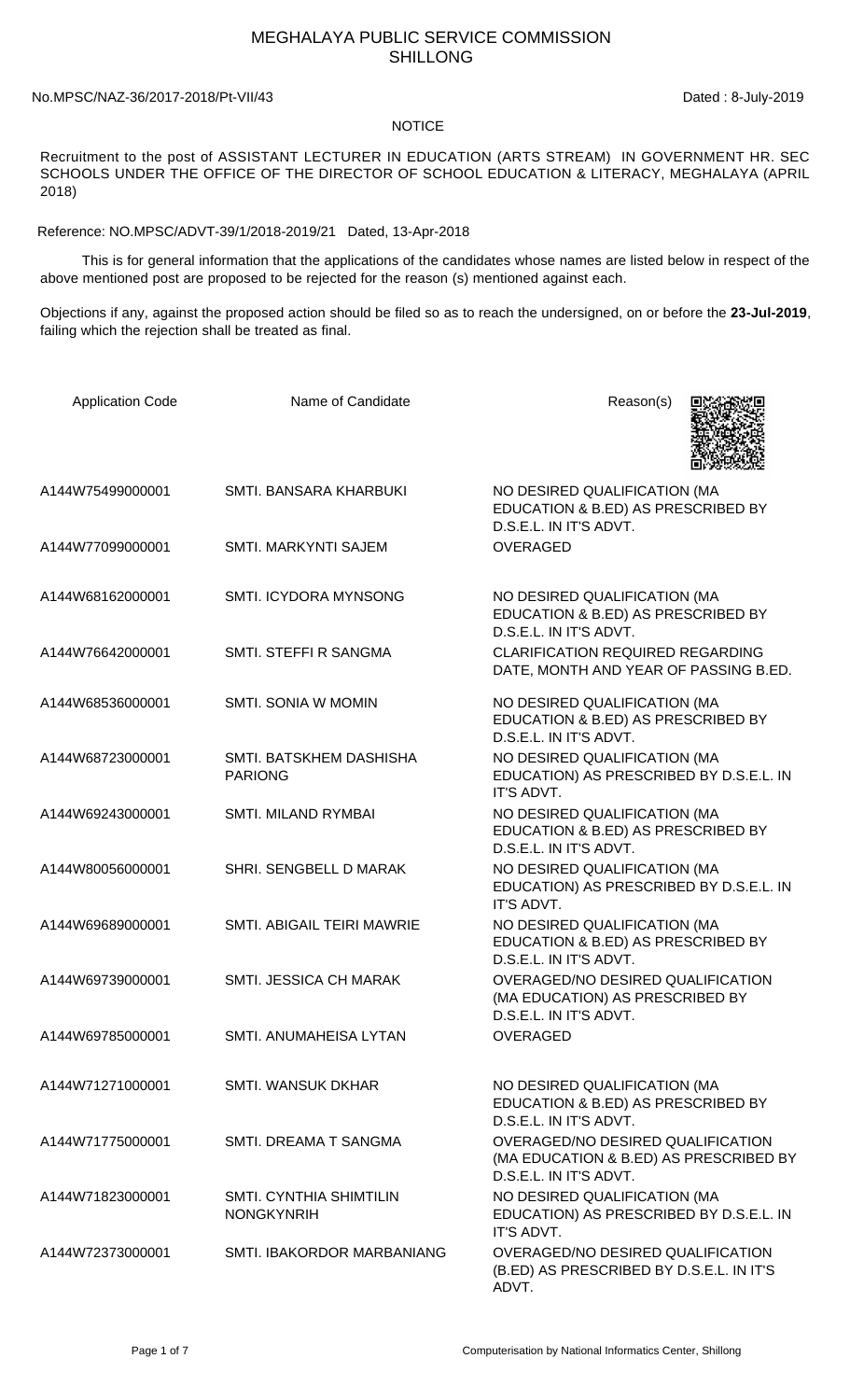| <b>Application Code</b> | Name of Candidate             | Reason(s)                                                                                                    |
|-------------------------|-------------------------------|--------------------------------------------------------------------------------------------------------------|
| A144W73072000001        | SMTI. BAIARLY KHARKONGOR      | NO DESIRED QUALIFICATION (MA<br>EDUCATION & B.ED) AS PRESCRIBED BY<br>D.S.E.L. IN IT'S ADVT.                 |
| A144W74177000001        | SMTI. TOKJE K SANGMA          | OVERAGED/NO DESIRED QUALIFICATION<br>(MA EDUCATION) AS PRESCRIBED BY<br>D.S.E.L. IN IT'S ADVT.               |
| A144W84928000001        | SMTI, ANITA CH SANGMA         | NO DESIRED QUALIFICATION (MA<br>EDUCATION) AS PRESCRIBED BY D.S.E.L. IN<br>IT'S ADVT.                        |
| A144W84715000001        | <b>SMTI. RIJAIJAI DKHAR</b>   | NO DESIRED QUALIFICATION (MA<br>EDUCATION) AS PRESCRIBED BY D.S.E.L. IN<br>IT'S ADVT.                        |
| A144W84540000001        | SMTI. ALTRESHA MARBANIANG     | OVERAGED/NO DESIRED QUALIFICATION<br>(MA EDUCATION) AS PRESCRIBED BY<br>D.S.E.L. IN IT'S ADVT.               |
| A144W81003000001        | SMTI. THYWILLBEDONE DKHAR     | NO DESIRED QUALIFICATION (B.ED) AS<br>PRESCRIBED BY D.S.E.L. IN IT'S ADVT.                                   |
| A144W81005000001        | SMTI. SHELLY A SANGMA         | <b>OVERAGED</b>                                                                                              |
| A144W81087000001        | SMTI. NANCY LINDA R MARAK     | OVERAGED/NO DESIRED QUALIFICATION<br>(MA EDUCATION) AS PRESCRIBED BY<br>D.S.E.L. IN IT'S ADVT.               |
| A144W81531000001        | SMTI. MARGRETH LALOO          | NO DESIRED QUALIFICATION (MA<br>EDUCATION) AS PRESCRIBED BY D.S.E.L. IN<br>IT'S ADVT.                        |
| A144W81309000001        | SMTI. KYNTIEWLIN LYNGDOH      | NO DESIRED QUALIFICATION (MA<br>EDUCATION) AS PRESCRIBED BY D.S.E.L. IN<br>IT'S ADVT.                        |
| A144W81323000001        | SMTI. BETCHILDA RAKSAM MARAK  | NO DESIRED QUALIFICATION (B.ED) AS<br>PRESCRIBED BY D.S.E.L. IN IT'S ADVT.                                   |
| A144W81412000001        | SMTI. EVALYNE MARY NONGBSAP   | NO DESIRED QUALIFICATION (MA<br>EDUCATION) AS PRESCRIBED BY D.S.E.L. IN<br>IT'S ADVT.                        |
| A144W86012000001        | SMTI. HIYOMEJUHI DKHAR        | NO DESIRED QUALIFICATION (B.ED) AS<br>PRESCRIBED BY D.S.E.L. IN IT'S ADVT.                                   |
| A144W84470000001        | SMTI. PHIBALARI MARBOH        | NO DESIRED QUALIFICATION (MA<br>EDUCATION & B.ED) AS PRESCRIBED BY<br>D.S.E.L. IN IT'S ADVT.                 |
| A144W84114000001        | SMTI. WANDAKARU MALANG        | NO DESIRED QUALIFICATION (MA<br>EDUCATION) AS PRESCRIBED BY D.S.E.L. IN<br>IT'S ADVT.                        |
| A144W83817000001        | SMTI. JEMIMA R MARAK          | <b>CLARIFICATION REQUIRED REGARDING</b><br>DATE, MONTH AND YEAR OF PASSING B.ED.                             |
| A144W43035000001        | SMTI. RACHAEL ROZANIA KHYRIEM | NO DESIRED QUALIFICATION (MA<br>EDUCATION) AS PRESCRIBED BY D.S.E.L. IN<br>IT'S ADVT.                        |
| A144W85852000001        | SMTI. TAMBURI D ARENGH        | NO DESIRED QUALIFICATION (MA<br>EDUCATION) AS PRESCRIBED BY D.S.E.L. IN<br>IT'S ADVT.                        |
| A144W83638000001        | SMTI. BANSHIMTI RYNTATHIANG   | <b>OVERAGED/NO DESIRED QUALIFICATION</b><br>(MA EDUCATION & B.ED) AS PRESCRIBED BY<br>D.S.E.L. IN IT'S ADVT. |
| A144W83396000001        | <b>SMTI. PRINA M MARAK</b>    | <b>OVERAGED</b>                                                                                              |
| A144W85435000001        | <b>SMTI. DIANA B SUSNGI</b>   | <b>CLARIFICATION REQUIRED REGARDING</b><br>DATE, MONTH AND YEAR OF PASSING B.ED.                             |
| A144W73241000001        | <b>SMTI. KUNTI LOHAR</b>      | <b>OVERAGED</b>                                                                                              |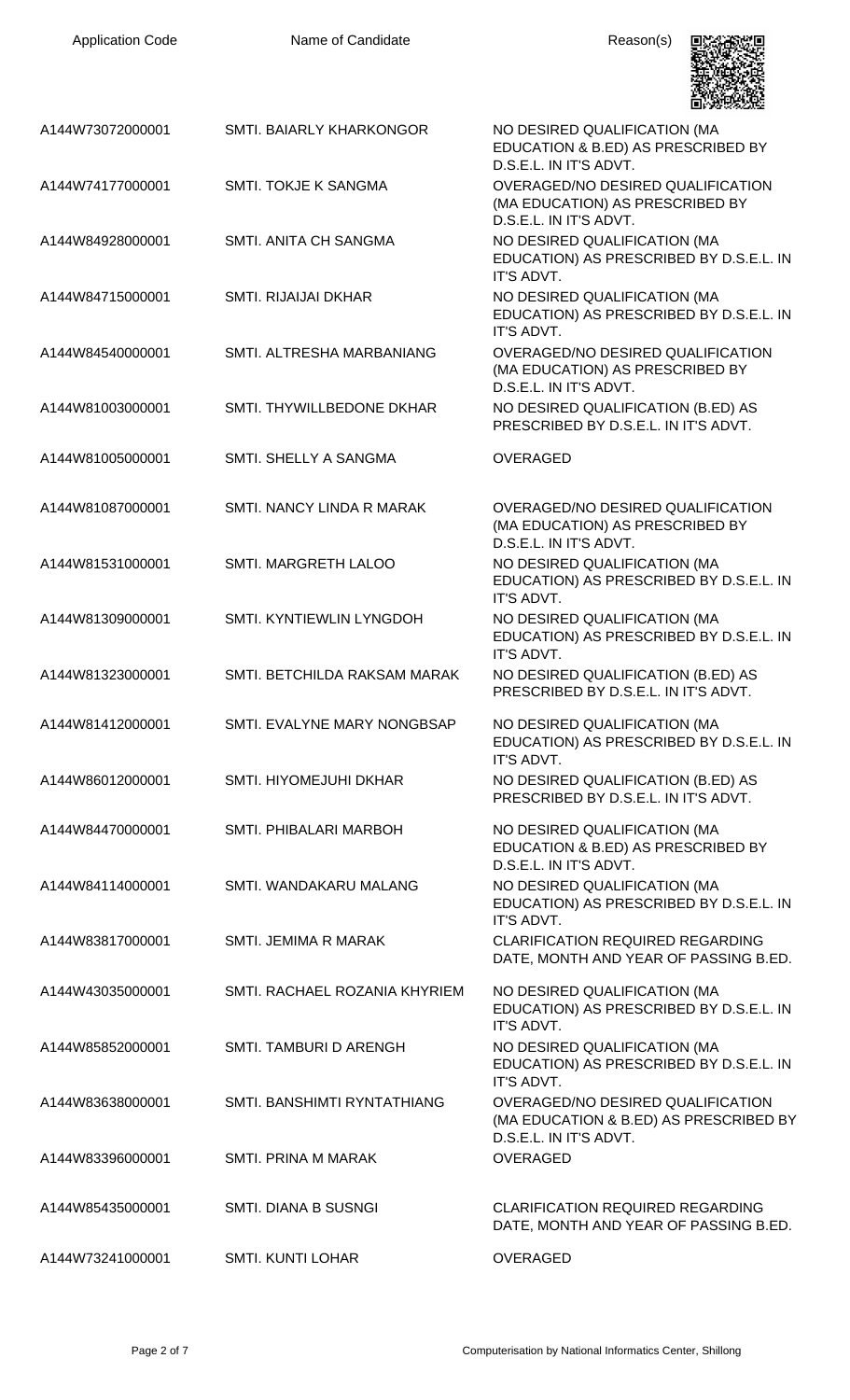

|                  |                                  | LIDA WALIOZ                                                                                           |
|------------------|----------------------------------|-------------------------------------------------------------------------------------------------------|
| A144W83023000001 | <b>SMTI. KAKOLI KOCH</b>         | NO DESIRED QUALIFICATION (MA<br>EDUCATION & B.ED) AS PRESCRIBED BY<br>D.S.E.L. IN IT'S ADVT.          |
| A144W82846000001 | SMTI. SAKSHI SAKSHI              | NO DESIRED QUALIFICATION (MA<br>EDUCATION) AS PRESCRIBED BY D.S.E.L. IN<br>IT'S ADVT.                 |
| A144W82824000001 | SMTI, RIBANISHA SHANGPLIANG      | <b>OVERAGED</b>                                                                                       |
| A144W82795000001 | <b>SMTI. JENNEYFER SUN</b>       | <b>CLARIFICATION REQUIRED REGARDING</b><br>DATE, MONTH AND YEAR OF PASSING B.ED.                      |
| A144W82786000001 | <b>SMTI. ROSIE BANG</b>          | <b>CLARIFICATION REQUIRED REGARDING</b><br>DATE, MONTH AND YEAR OF PASSING B.ED.                      |
| A144W82538000001 | <b>SMTI. NIRUPA G MOMIN</b>      | <b>CLARIFICATION REQUIRED REGARDING</b><br>DATE, MONTH AND YEAR OF PASSING B.ED.                      |
| A144W82197000001 | <b>SMTI. MARLEKI SUIAM</b>       | NO DESIRED QUALIFICATION (MA<br>EDUCATION) AS PRESCRIBED BY D.S.E.L. IN<br>IT'S ADVT.                 |
| A144W82041000001 | SMTI. AURA STACEY R MARAK        | <b>CLARIFICATION REQUIRED REGARDING</b><br>DATE, MONTH AND YEAR OF PASSING B.ED.                      |
| A144W85106000001 | SMTI. MATHYLBET NONGKHLAW        | <b>CLARIFICATION REQUIRED REGARDING</b><br>DATE, MONTH AND YEAR OF PASSING B.ED.                      |
| A144W85081000001 | SMTI. RIAKORLANG SIANGSHAI       | NO DESIRED QUALIFICATION (MA<br>EDUCATION) AS PRESCRIBED BY D.S.E.L. IN<br>IT'S ADVT.                 |
| A144W65806000001 | SMTI. SENSILDHA CH SANGMA        | NO DESIRED QUALIFICATION (MA<br>EDUCATION) AS PRESCRIBED BY D.S.E.L. IN<br>IT'S ADVT.                 |
| A144W77579000001 | SMTI. JAKGITCHI B MARAK          | NO DESIRED QUALIFICATION (MA<br>EDUCATION) AS PRESCRIBED BY D.S.E.L. IN<br>IT'S ADVT.                 |
| A144W77362000001 | SMTI. MUGARIK ENDIE M SANGMA     | NO DESIRED QUALIFICATION (MA<br>EDUCATION & B.ED) AS PRESCRIBED BY<br>D.S.E.L. IN IT'S ADVT.          |
| A144W77158000001 | SMTI. AILIANTY SANCLEY           | <b>OVERAGED</b>                                                                                       |
| A144W67113000001 | <b>SMTI. LARISA MAWRIE</b>       | NO DESIRED QUALIFICATION (MA<br>EDUCATION) AS PRESCRIBED BY D.S.E.L. IN<br>IT'S ADVT.                 |
| A144W74911000002 | SHRI. SHEMBHALANG KHYRIEM        | NO DESIRED QUALIFICATION (MA<br>EDUCATION & B.ED) AS PRESCRIBED BY<br>D.S.E.L. IN IT'S ADVT.          |
| A144W69866000002 | SMTI. JULIE R MARAK              | OVERAGED/NO DESIRED QUALIFICATION<br>(MA EDUCATION & B.ED) AS PRESCRIBED BY<br>D.S.E.L. IN IT'S ADVT. |
| A144W81659000002 | SMTI. ISRALIANA D SHIRA          | NO DESIRED QUALIFICATION (MA<br>EDUCATION & B.ED) AS PRESCRIBED BY<br>D.S.E.L. IN IT'S ADVT.          |
| A144W75961000002 | <b>SMTI. DIMSE CH MARAK</b>      | <b>CLARIFICATION REQUIRED REGARDING</b><br>DATE, MONTH AND YEAR OF PASSING B.ED.                      |
| A144W70863000002 | SMTI. CLARISSA NONGBET           | NO DESIRED QUALIFICATION (B.ED) AS<br>PRESCRIBED BY D.S.E.L. IN IT'S ADVT.                            |
| A144W79265000002 | SMTI. IAHUNLANG NONGKHLAW        | <b>OVERAGED</b>                                                                                       |
| A144W81472000002 | <b>SMTI. SUKMON CHULET</b>       | NO DESIRED QUALIFICATION (MA<br>EDUCATION) AS PRESCRIBED BY D.S.E.L. IN<br>IT'S ADVT.                 |
| A144W82367000002 | <b>SMTI. RUMKI CHISIM SANGMA</b> | <b>OVERAGED</b>                                                                                       |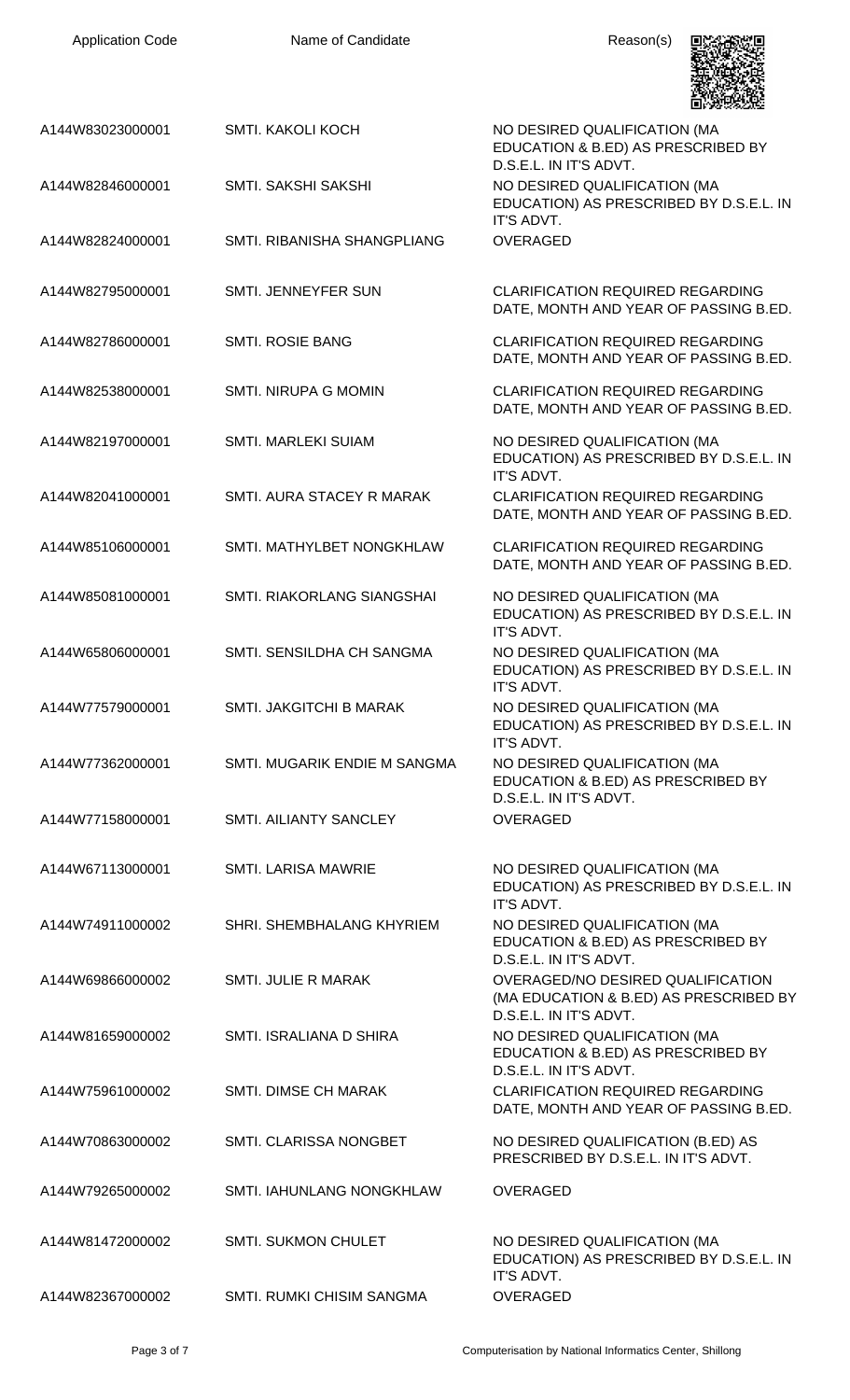| <b>Application Code</b> | Name of Candidate                                | Reason(s)                                                                                     |
|-------------------------|--------------------------------------------------|-----------------------------------------------------------------------------------------------|
| A144W81901000002        | <b>SHRI. SPYSER DKHAR</b>                        | NO DESIRED QUALIFICATION (MA<br>EDUCATION) AS PRESCRIBED BY D.S.E.L. IN<br>IT'S ADVT.         |
| A144W53414000002        | SMTI. MYRISTICA FRAGRANCE<br><b>TONGPER</b>      | NO DESIRED QUALIFICATION (B.ED) AS<br>PRESCRIBED BY D.S.E.L. IN IT'S ADVT.                    |
| A144W79845000002        | SMTI. IBADAMON RYNJAH                            | OVERAGED                                                                                      |
| A144W49344000002        | SMTI. SCOTLIND CH MARAK                          | <b>CLARIFICATION REQUIRED REGARDING</b><br>DATE, MONTH AND YEAR OF PASSING B.ED.              |
| A144W85274000002        | SMTI. BALAMON KHARMAWPHLANG                      | <b>OVERAGED/NO DESIRED QUALIFICATION</b><br>(B.ED) AS PRESCRIBED BY D.S.E.L. IN IT'S<br>ADVT. |
| A144W84507000002        | SMTI. DORILLA S SANGMA                           | OVERAGED                                                                                      |
| A144W49571000002        | SMTI. RIKERDA BIAM                               | NO DESIRED QUALIFICATION (MA<br>EDUCATION) AS PRESCRIBED BY D.S.E.L. IN<br>IT'S ADVT.         |
| A144W79151000002        | <b>SMTI. SIBILON KURBAH</b>                      | <b>CLARIFICATION REQUIRED REGARDING</b><br>DATE, MONTH AND YEAR OF PASSING B.ED.              |
| A144W83989000002        | SMTI. IBADAWANPHYLLA SHISHA<br><b>DKHAR DANN</b> | NO DESIRED QUALIFICATION (MA<br>EDUCATION) AS PRESCRIBED BY D.S.E.L. IN<br>IT'S ADVT.         |
| A144W83879000002        | SMTI. FERICA RYNJAH                              | NO DESIRED QUALIFICATION (MA<br>EDUCATION & B.ED) AS PRESCRIBED BY<br>D.S.E.L. IN IT'S ADVT.  |
| A144W82164000003        | SMTI. BALARISUK KURBAH                           | NO DESIRED QUALIFICATION (MA<br>EDUCATION & B.ED) AS PRESCRIBED BY<br>D.S.E.L. IN IT'S ADVT.  |
| A144W14608000003        | <b>SHRI. TOM M SANGMA</b>                        | NO DESIRED QUALIFICATION (MA<br>EDUCATION) AS PRESCRIBED BY D.S.E.L. IN<br>IT'S ADVT.         |
| A144W20700000003        | SMTI. BATKULAR RK NONGRANG                       | NO DESIRED QUALIFICATION (MA<br>EDUCATION) AS PRESCRIBED BY D.S.E.L. IN<br>IT'S ADVT.         |
| A144W36086000003        | SMTI. IAENBOKLIN LYNGDOH<br><b>MAWNAI</b>        | NO DESIRED QUALIFICATION (B.ED) AS<br>PRESCRIBED BY D.S.E.L. IN IT'S ADVT.                    |
| A144W43435000003        | SMTI. PHILAWANSUK LYNGDOH                        | <b>OVERAGED</b>                                                                               |
| A144W45884000003        | SMTI. IRILANG LYNGDOH MAWLONG                    | NO DESIRED QUALIFICATION (MA<br>EDUCATION) AS PRESCRIBED BY D.S.E.L. IN<br>IT'S ADVT.         |
| A144W46519000003        | SMTI. BAKERLIN SHYNRET                           | NO DESIRED QUALIFICATION (MA<br>EDUCATION & B.ED) AS PRESCRIBED BY<br>D.S.E.L. IN IT'S ADVT.  |
| A144W58500000003        | SHRI. EVASHISHA KHARSYNTIEW                      | NO DESIRED QUALIFICATION (MA<br>EDUCATION & B.ED) AS PRESCRIBED BY<br>D.S.E.L. IN IT'S ADVT.  |
| A144W60425000003        | <b>SMTI. MONICA S DKHAR</b>                      | NO DESIRED QUALIFICATION (MA<br>EDUCATION & B.ED) AS PRESCRIBED BY<br>D.S.E.L. IN IT'S ADVT.  |
| A144W60788000003        | SHRI. LAAIBOR K. DEWSAW                          | NO DESIRED QUALIFICATION (MA<br>EDUCATION) AS PRESCRIBED BY D.S.E.L. IN<br>IT'S ADVT.         |
| A144W74388000003        | SMTI, SANYO IWON SHADAP                          | <b>CLARIFICATION REQUIRED REGARDING</b><br>DATE, MONTH AND YEAR OF PASSING B.ED.              |
| A144W78894000003        | SMTI. AMBROSIA TYNGKRA                           | NO DESIRED QUALIFICATION (B.ED) AS<br>PRESCRIBED BY D.S.E.L. IN IT'S ADVT.                    |
| A144W80920000003        | SMTI. MISILVEROYA RYNTATHIANG                    | NO DESIRED QUALIFICATION (MA<br>EDUCATION & B.ED) AS PRESCRIBED BY D.                         |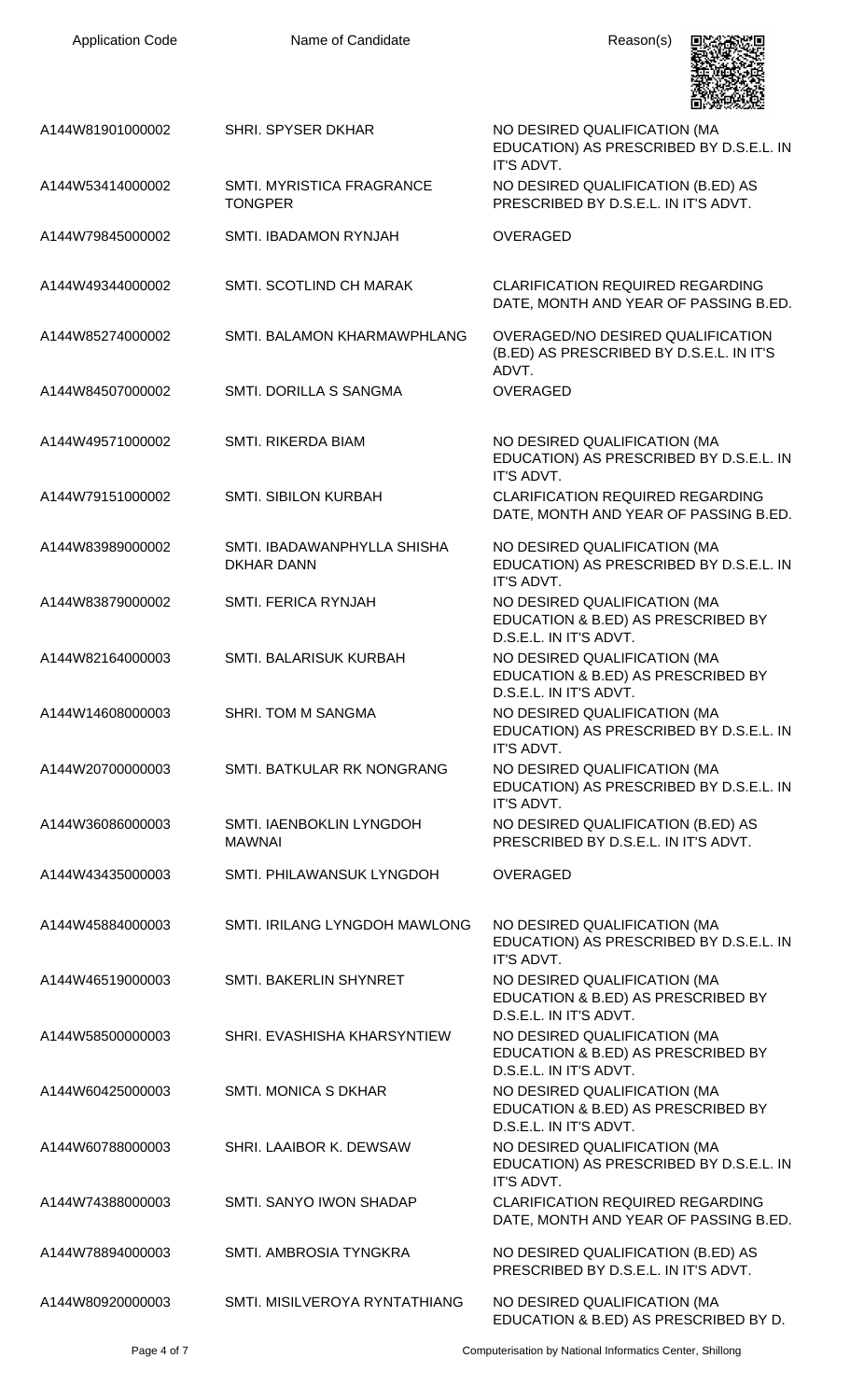

## S.E.L. IN IT'S ADVT.

| A144W81904000003 | SMTI. IBADAHUN LAMARE LAWAI                  | OVERAGED/NO DESIRED QUALIFICATION<br>(MA EDUCATION) AS PRESCRIBED BY<br>D.S.E.L. IN IT'S ADVT.        |
|------------------|----------------------------------------------|-------------------------------------------------------------------------------------------------------|
| A144W77582000003 | SMTI. RIKME A SANGMA                         | <b>CLARIFICATION REQUIRED REGARDING</b><br>DATE, MONTH AND YEAR OF PASSING MA<br>EDUCATION.           |
| A144W75390000003 | SMTI. ROSALIEN YELLTY<br>POLLYANNA SYIEMLIEH | <b>OVERAGED</b>                                                                                       |
| A144W82077000003 | <b>SMTI. FLORA R MARAK</b>                   | <b>CLARIFICATION REQUIRED REGARDING</b><br>DATE, MONTH AND YEAR OF PASSING B.ED.                      |
| A144W82153000003 | <b>SMTI. VALIANCY LANONG</b>                 | <b>CLARIFICATION REQUIRED REGARDING</b><br>DATE, MONTH AND YEAR OF PASSING B.ED.                      |
| A144W86152000003 | <b>SMTI. CHINKY GABIL MOMIN</b>              | NO DESIRED QUALIFICATION (MA<br>EDUCATION & B.ED) AS PRESCRIBED BY<br>D.S.E.L. IN IT'S ADVT.          |
| A144W37355000004 | SHRI. MATHEWS G MOMIN                        | OVERAGED/NO DESIRED QUALIFICATION<br>(MA EDUCATION & B.ED) AS PRESCRIBED BY<br>D.S.E.L. IN IT'S ADVT. |
| A144W66382000004 | SMTI. NESMIE CHIRINGGA CH<br><b>MARAK</b>    | <b>CLARIFICATION REQUIRED REGARDING</b><br>DATE, MONTH AND YEAR OF PASSING B.ED.                      |
| A144W66111000004 | SMTI. PATRICIA CH SANGMA                     | <b>OVERAGED</b>                                                                                       |
| A144W82123000004 | <b>SMTI. BIJIME K MARAK</b>                  | NO DESIRED QUALIFICATION (B.ED) AS<br>PRESCRIBED BY D.S.E.L. IN IT'S ADVT.                            |
| A144W25012000004 | SMTI, MAYNI SANTHA R SANGMA                  | <b>OVERAGED</b>                                                                                       |
| A144W00449000004 | <b>SMTI. AMANDA TARIANG</b>                  | NO DESIRED QUALIFICATION (MA<br>EDUCATION) AS PRESCRIBED BY D.S.E.L. IN<br>IT'S ADVT.                 |
| A144W68389000004 | SMTI. ZELDA DIO SANGMA                       | OVERAGED/NO DESIRED QUALIFICATION<br>(MA EDUCATION) AS PRESCRIBED BY<br>D.S.E.L. IN IT'S ADVT.        |
| A144W22532000004 | SMTI. LUCANIA MARY PYNGROPE                  | NO DESIRED QUALIFICATION (MA<br>EDUCATION & B.ED) AS PRESCRIBED BY<br>D.S.E.L. IN IT'S ADVT.          |
| A144W50979000004 | SMTI, RIDASHISHA L. KHONGSNGI                | NO DESIRED QUALIFICATION (MA<br>EDUCATION & B.ED) AS PRESCRIBED BY<br>D.S.E.L. IN IT'S ADVT.          |
| A144W83772000005 | SMTI. BANARI BAIAR TARIANG                   | <b>OVERAGED</b>                                                                                       |
| A144W43729000005 | SMTI. REBECCA RYNTATHIANG                    | <b>CLARIFICATION REQUIRED REGARDING</b><br>DATE, MONTH AND YEAR OF PASSING MA<br>EDUCATION & B.ED.    |
| A144W81922000005 | SHRI. LENGPERTH RAKSAM MARAK                 | NO DESIRED QUALIFICATION (B.ED) AS<br>PRESCRIBED BY D.S.E.L. IN IT'S ADVT.                            |
| A144W52233000005 | SMTI, ANNE GRACE D SHIRA                     | OVERAGED/NO DESIRED QUALIFICATION<br>(MA EDUCATION & B.ED) AS PRESCRIBED BY<br>D.S.E.L. IN IT'S ADVT. |
| A144W84950000005 | SMTI. LARISUK LYNGDOH NONGLAIT               | NO DESIRED QUALIFICATION (MA<br>EDUCATION) AS PRESCRIBED BY D.S.E.L. IN<br>IT'S ADVT.                 |
| A144W81166000005 | SMTI, SHISHADARI NONGTDU                     | NO DESIRED QUALIFICATION (MA<br>EDUCATION) AS PRESCRIBED BY D.S.E.L. IN<br>IT'S ADVT.                 |
| A144W37551000005 | SMTI. TATTIANA A SANGMA                      | NO DESIRED QUALIFICATION (MA<br>EDUCATION) AS PRESCRIBED BY D.S.E.L. IN<br>IT'S ADVT.                 |

Page 5 of 7 Computerisation by National Informatics Center, Shillong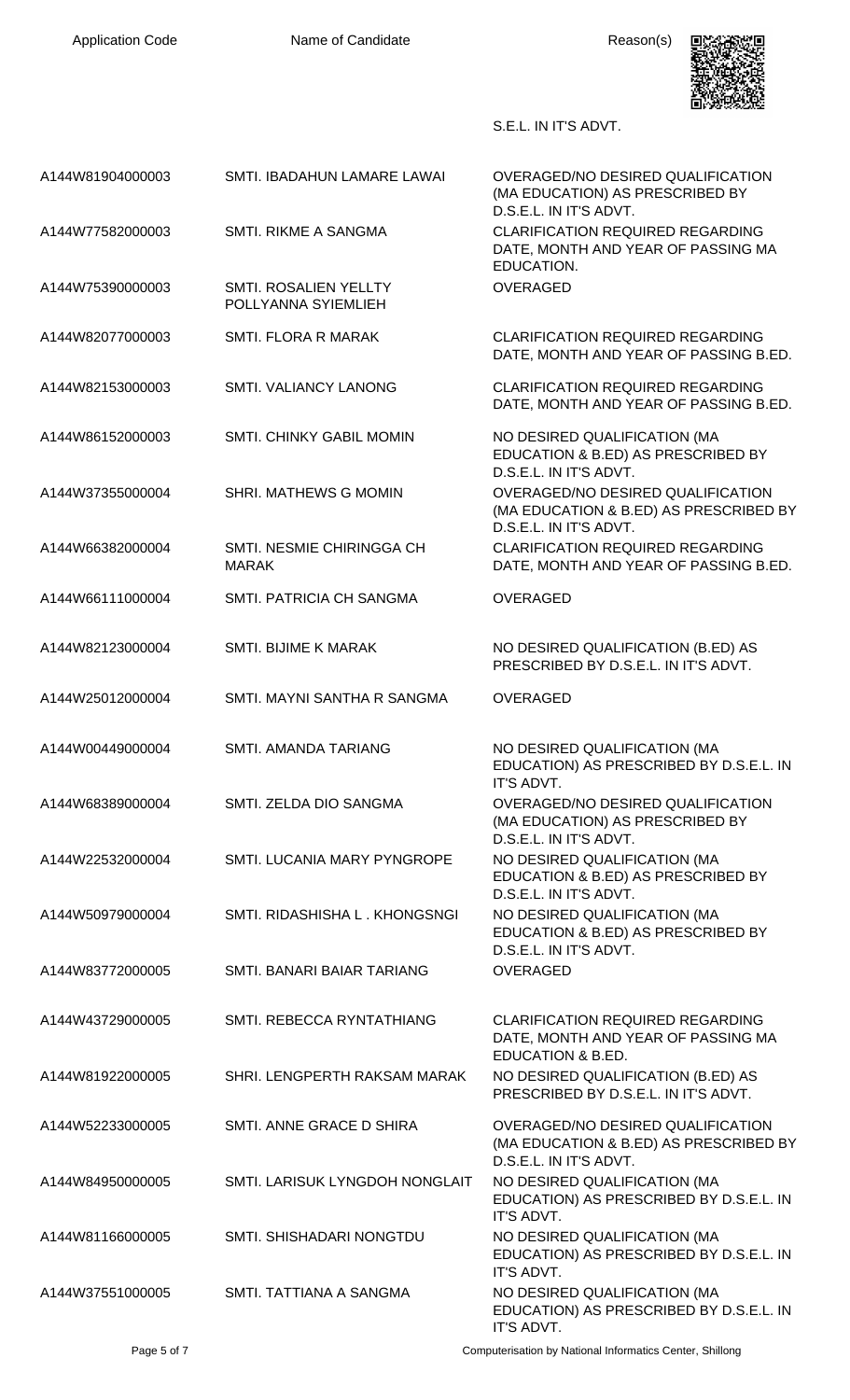| <b>Application Code</b> | Name of Candidate                        | Reason(s)                                                                                             |
|-------------------------|------------------------------------------|-------------------------------------------------------------------------------------------------------|
| A144W75500000005        | SMTI. BADAPHERLIN WAHLANG                | <b>CLARIFICATION REQUIRED REGARDING</b><br>DATE, MONTH AND YEAR OF PASSING B.ED.                      |
| A144W83888000005        | SMTI. MEBARISHA NONGRUM                  | NO DESIRED QUALIFICATION (MA<br>EDUCATION) AS PRESCRIBED BY D.S.E.L. IN<br>IT'S ADVT.                 |
| A144W81303000005        | SMTI. FELICIA LANGSTANG                  | NO DESIRED QUALIFICATION (B.ED) AS<br>PRESCRIBED BY D.S.E.L. IN IT'S ADVT.                            |
| A144W82096000005        | SMTI. TUSIL D SANGMA                     | B.ED DEGREE NOT QUALIFIED AS ON THE<br>LAST DATE OF THE ADVT.                                         |
| A144W20223000006        | SMTI. ROSIE LYNGDOH                      | NO DESIRED QUALIFICATION (B.ED) AS<br>PRESCRIBED BY D.S.E.L. IN IT'S ADVT.                            |
| A144W24337000006        | SMTI. BAPHI IADA MAWLONG                 | OVERAGED/NO DESIRED QUALIFICATION<br>(MA EDUCATION) AS PRESCRIBED BY<br>D.S.E.L. IN IT'S ADVT.        |
| A144W19031000006        | SHRI. WELBIRTHSTONE L NONGLAIT           | NO DESIRED QUALIFICATION (MA<br>EDUCATION) AS PRESCRIBED BY D.S.E.L. IN<br>IT'S ADVT.                 |
| A144W44549000006        | SHRI. SITSHALL LYNGKHOI                  | OVERAGED/NO DESIRED QUALIFICATION<br>(MA EDUCATION & B.ED) AS PRESCRIBED BY<br>D.S.E.L. IN IT'S ADVT. |
| A144W66002000007        | SMTI. ELLY ROSE M MARAK                  | <b>OVERAGED</b>                                                                                       |
| A144W56680000007        | SMTI. DAWANKA LAKIANG                    | OVERAGED/NO DESIRED QUALIFICATION<br>(B.ED) AS PRESCRIBED BY D.S.E.L. IN IT'S<br>ADVT.                |
| A144W13149000007        | SMTI. SAMAYALANGKI NONGTDU               | OVERAGED/NO DESIRED QUALIFICATION<br>(MA EDUCATION) AS PRESCRIBED BY<br>D.S.E.L. IN IT'S ADVT.        |
| A144W35485000007        | SMTI. MAMOON JULIE HAJONG                | NO DESIRED QUALIFICATION (B.ED) AS<br>PRESCRIBED BY D.S.E.L. IN IT'S ADVT.                            |
| A144W21617000008        | SMTI. ADELENE YOLANDA<br><b>PYNGROPE</b> | NO DESIRED QUALIFICATION (MA<br>EDUCATION & B.ED) AS PRESCRIBED BY<br>D.S.E.L. IN IT'S ADVT.          |
| A144W50865000008        | SMTI. SANDA BUROM PYRTUH                 | NO DESIRED QUALIFICATION (MA<br>EDUCATION) AS PRESCRIBED BY D.S.E.L. IN<br>IT'S ADVT.                 |
| A144W37149000008        | <b>SMTI. NUTHAN G MOMIN</b>              | NO DESIRED QUALIFICATION (MA<br>EDUCATION) AS PRESCRIBED BY D.S.E.L. IN<br>IT'S ADVT.                 |
| A144W80071000008        | SMTI. PRISTILA NONGSIEJ                  | NO DESIRED QUALIFICATION (MA<br>EDUCATION & B.ED) AS PRESCRIBED BY<br>D.S.E.L. IN IT'S ADVT.          |
| A144W82376000009        | SMTI. NANCY DORA M SANGMA                | OVERAGED                                                                                              |
| A144W49383000009        | SMTI. DAIATEILIN PANGNIANG               | NO DESIRED QUALIFICATION (B.ED) AS<br>PRESCRIBED BY D.S.E.L. IN IT'S ADVT.                            |
| A144W50977000009        | SHRI. KAMPHER RANI                       | NO DESIRED QUALIFICATION (MA<br>EDUCATION) AS PRESCRIBED BY D.S.E.L. IN<br>IT'S ADVT.                 |
| A144W51460000009        | SMTI. IARKIRU PYRBOT                     | NO DESIRED QUALIFICATION (MA<br>EDUCATION & B.ED) AS PRESCRIBED BY<br>D.S.E.L. IN IT'S ADVT.          |
| A144W81226000010        | <b>SMTI. CHANDANA KOCH</b>               | NO DESIRED QUALIFICATION (MA<br>EDUCATION & B.ED) AS PRESCRIBED BY<br>D.S.E.L. IN IT'S ADVT.          |
| A144W80931000011        | SHRI. PANKAJ CHOUDHARY                   | NO DESIRED QUALIFICATION (MA<br>EDUCATION & B.ED) AS PRESCRIBED BY<br>D.S.E.L. IN IT'S ADVT.          |

Application Code **Name of Candidate Name of Candidate** Reason(s)